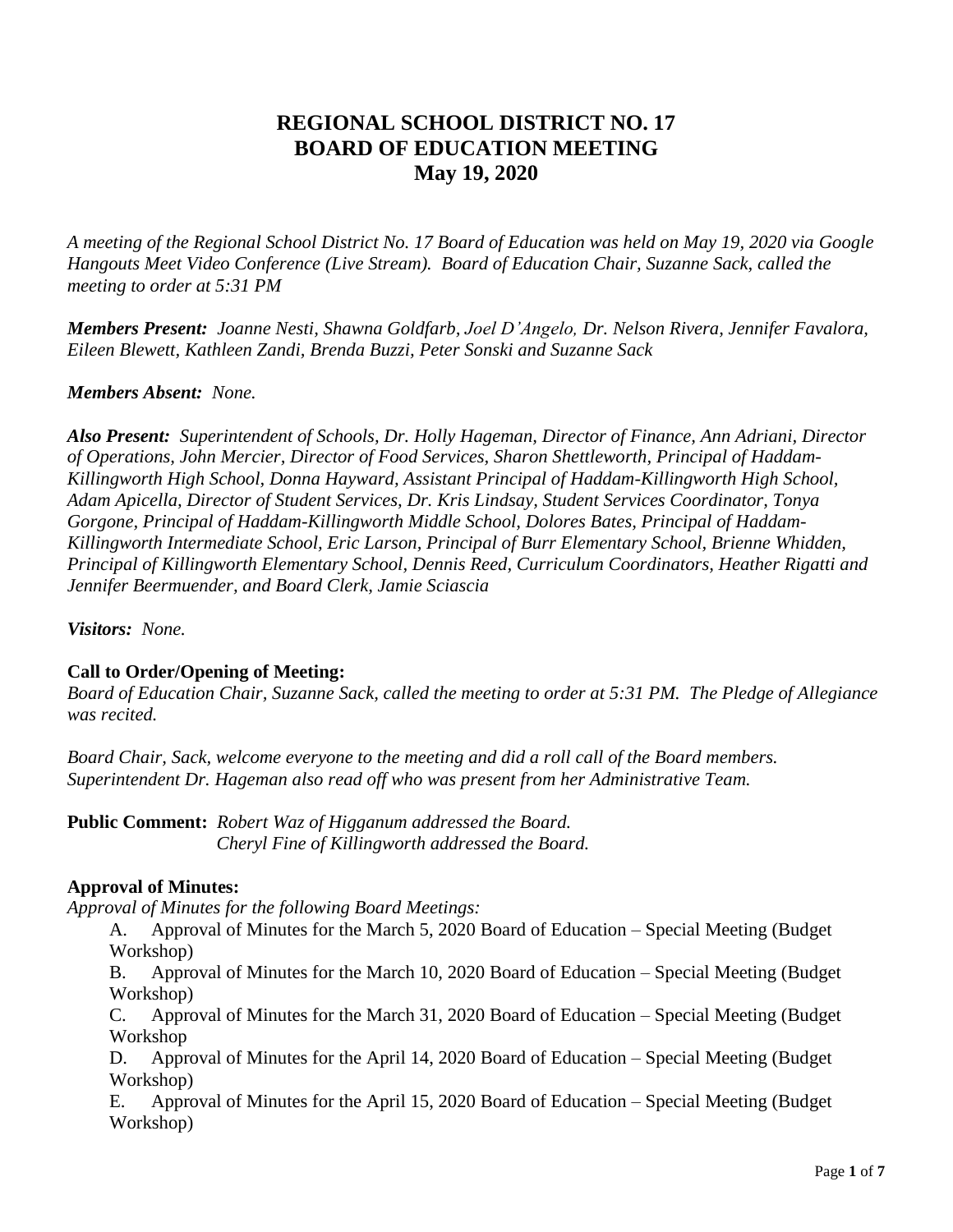*Kathy Zandi MOVED and Joanne Nesti SECONDED a motion to approve the Consent Agenda items as presented*

*Kathy Zandi AMENDED and Joanne Nesti SECONDED a motion to approve the Minutes as presented.* 

*Motion passed unanimously 10-0-0 by the following Votes:*

| Kathleen Zandi                  | YES . | NO. | Shawna Goldfarb YES   |      | NO. |  |
|---------------------------------|-------|-----|-----------------------|------|-----|--|
| Peter Sonski                    | YES . |     | Jennifer Favalora YES |      | NΟ  |  |
| Dr. Nelson Rivera YES $\sqrt{}$ |       | NO. | Joel D'Angelo         | YES. | N() |  |
| Eileen Blewett                  | YES   | N() | Brenda Buzzi          | YES  | NO) |  |
| Joanne Nesti                    | YES   | NO) | <b>Suzanne Sack</b>   | YES. | NO  |  |

| Kathleen Zandi YES $\sqrt{N}$ NO        | Shawna Goldfarb YES $\sqrt{N}$ NO                      |  |
|-----------------------------------------|--------------------------------------------------------|--|
| YES $\sqrt{ }$<br>Peter Sonski<br>NO.   | Jennifer Favalora YES $\sqrt{}$<br>NO.<br>$\mathbf{A}$ |  |
| Dr. Nelson Rivera YES $\sqrt{N}$ NO A   | Joel D'Angelo<br>YES $\sqrt{ }$<br>NO                  |  |
| Eileen Blewett<br>YES $\sqrt{ }$<br>NO. | YES $\sqrt{ }$<br>Brenda Buzzi<br>NO.<br>$A \quad$     |  |
| YES V<br>Joanne Nesti<br>NO.            | <b>Suzanne Sack</b><br>YES V<br>NO.                    |  |

#### **Board Committee Reports and Future Meetings**

- **A. Facilities Subcommittee** *Board Vice Chair, Sonski, updated the Board.*
- **B. Finance Subcommittee** *Eileen Blewett updated the Board.*
- **C. Policy Subcommittee** *Joanne Nesti updated the Board.*
- **D. Communications Subcommittee** *Jen Favalora updated the Board.*
- **E. Personnel and Evaluation Subcommittee**  *Board Chair, Sack, updated the Board.*

#### **Board Liaison Reports**

- **A. Healthy Communities – Healthy Kids Council** *Shawna Goldfarb updated the Board.*
- **B. LEARN**  *Jen Favalora updated the Board*.
- **C. Park & Recreation** *Peter Sonski updated the Board.*
- **D. Haddam Board of Selectmen** *No Report. Brenda Buzzi stated how the Communications Monthly Board Newsletter was well received.*
- **E. Killingworth Board of Selectmen** *Kathy Zandi updated the Board. Kathy Zandi stated how the Communications Monthly Board Newsletter was well received.*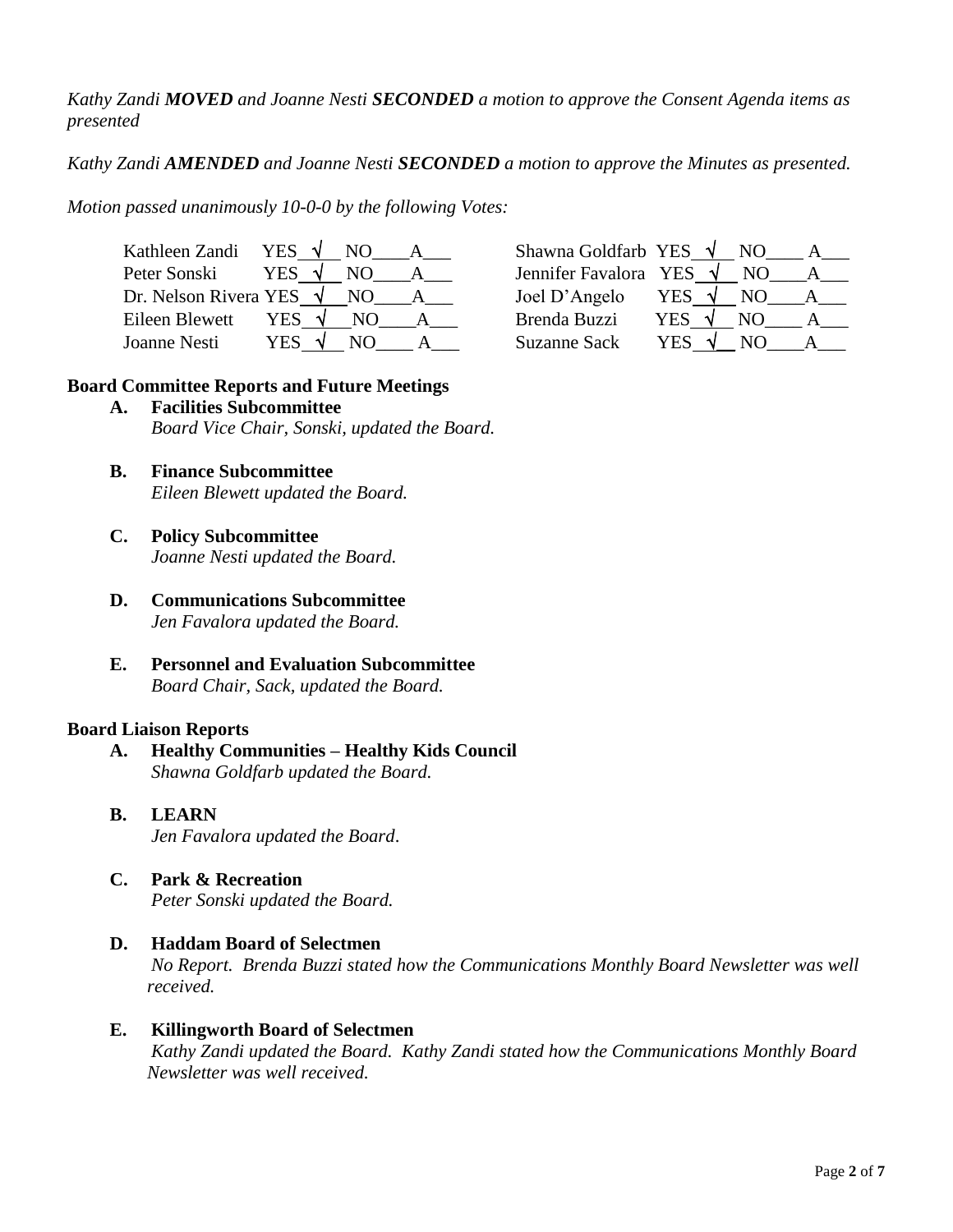#### **Old Business:**

- **A. Status/Update, Discussion, and Next Steps on School Building Closure and Distance Learning** *Superintendent Dr. Hageman updated the Board.*
- **A. HKHS Fieldhouse and BES Oil Tank Projects Update**

*John Mercier updated the Board. Board Vice-Chair, Sonski, updated the Board.*

# **B. District School Calendar 2020-21**

*Superintendent Dr. Hageman updated the Board.*

 *The District School Calendar for 2020-21 will be added to the Agenda for approval at the next Board Meeting.* 

# **Superintendent Annual Evaluation\***

*Board Chair, Sack, updated the Board.*

#### **New Business:**

# **A. Approval of Healthy Food Certification – Sharon Shettleworth**

*Sharon Shettleworth updated the Board.*

*Joanne Nesti MOVED and Peter Sonski SECONDED a motion to approve to approve participation in the Healthy Food Certification program for the 2020-2021 school year. Pursuant to C.G.S. Section 10-215f, The Board of Education certifies that all food items offered for sale to students in the schools under its jurisdiction, and not exempted from the Connecticut Nutrition Standards published by the Connecticut State Department of Education, will comply with the Connecticut Nutrition Standards during the period of July 1, 2020, through June 30, 2021. This certification shall include all food offered for sale to students separately from reimbursable meals at all times and from all sources, including but not limited to school stores, vending machines, school cafeterias, culinary programs, and any fundraising activities on school premises sponsored by the school or non-school organizations and groups.* 

*Motion passed unanimously 10-0-0 by the following Votes:*

|                | Kathleen Zandi YES $\sqrt{}$ NO A    | Shawna Goldfarb YES $\sqrt{}$ NO A   |                 |     |              |
|----------------|--------------------------------------|--------------------------------------|-----------------|-----|--------------|
| Peter Sonski   | YES $\sqrt{NO}$ A                    | Jennifer Favalora YES $\sqrt{}$ NO A |                 |     |              |
|                | Dr. Nelson Rivera YES $\sqrt{}$ NO A | Joel D'Angelo YES $\sqrt{NO}$ A      |                 |     |              |
| Eileen Blewett | YES $\sqrt{ }$<br>NO.                | Brenda Buzzi                         | YES $\sqrt{ }$  | NO. | $\mathsf{A}$ |
| Joanne Nesti   | YES $\sqrt{ }$<br>N <sub>O</sub>     | <b>Suzanne Sack</b>                  | YES $\sqrt{NO}$ | A   |              |

*Dr. Nelson Rivera MOVED and Brenda Buzzi SECONDED a motion to approve the Food Exemptions as presented. The Board of Education will allow the sale to students of food items that do not meet the Connecticut Nutrition Standards provided that the following conditions are met: 1) the sale is in connection with an event occurring after the end of the regular school day or on the weekend; 2) the sale is at the location of the event; and 3) the food items are not sold from a vending machine or school store. An "event" is an occurrence that involves more than just a regularly scheduled practice, meeting, or extracurricular activity. For example, soccer games, school plays, and interscholastic debates are events but soccer practices, play rehearsals, and debate team*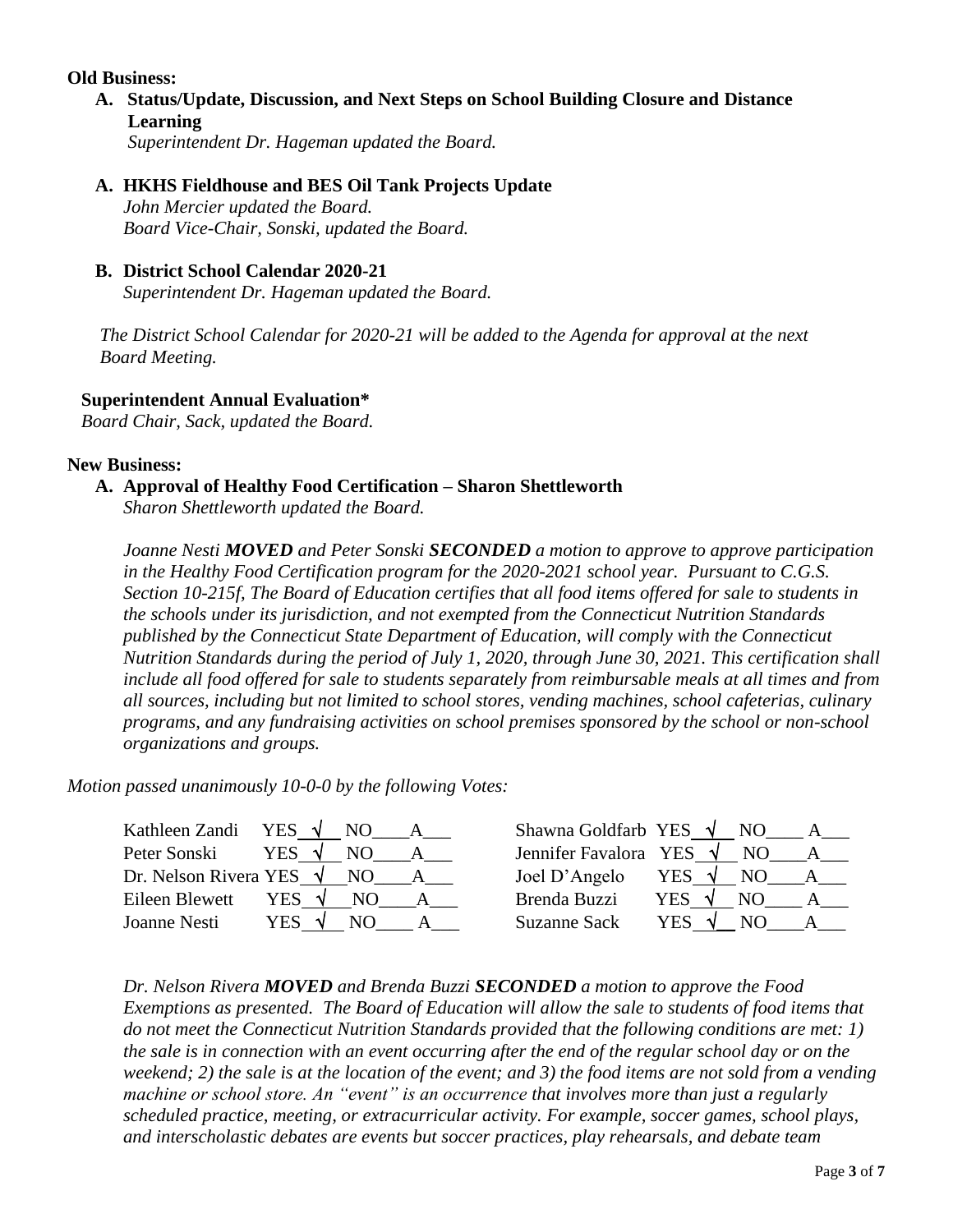*meetings are not. The "regular school day" is the period from midnight before to 30 minutes after the end of the official school day. "Location" means where the event is being held, and must be the same place as the food sales.* 

*Motion passed unanimously 10-0-0 by the following Votes:*

| Kathleen Zandi YES $\sqrt{}$    |                | NO<br>A | Shawna Goldfarb YES $\sqrt{}$ NO |                 |      |   |
|---------------------------------|----------------|---------|----------------------------------|-----------------|------|---|
| Peter Sonski                    | YES $\sqrt{ }$ | NO –    | Jennifer Favalora YES $\sqrt{}$  |                 | NO.  |   |
| Dr. Nelson Rivera YES $\sqrt{}$ |                | NO.     | Joel D'Angelo                    | YES $\sqrt{NQ}$ |      | A |
| Eileen Blewett                  | YES $\sqrt{ }$ | NO.     | Brenda Buzzi                     | YES V           | NO.  |   |
| Joanne Nesti                    | YES V          | NO.     | <b>Suzanne Sack</b>              | YES V           | - NO |   |

*Shawna Goldfarb MOVED and Joanne Nesti SECONDED a motion to allow Beverage Exemptions under Section 10-221q of the Connecticut General Statute. The Board of Education or governing authority will allow the sale to students of beverages not listed in Section 10-221q of the Connecticut General Statutes provided that the following conditions are met: 1) the sale is in connection with an event occurring after the end of the regular school day or on the weekend; 2) the sale is at the location of the event; and 3) the beverages are not sold from a vending machine or school store. An "event" is an occurrence that involves more than just a regularly scheduled practice, meeting or extracurricular activity. The "school day" is the period from midnight before to 30 minutes after the end of the official school day. "Location" means where the event is being held, and must be the same place as the beverage sales.*

*Motion passed unanimously 10-0-0 by the following Votes:*

| Kathleen Zandi                  | YES $\sqrt{NQ}$       | Shawna Goldfarb YES $\sqrt{N}$ NO |                |     |  |
|---------------------------------|-----------------------|-----------------------------------|----------------|-----|--|
| Peter Sonski                    | YES $\sqrt{ }$<br>NO. | Jennifer Favalora YES $\sqrt{}$   |                | NO. |  |
| Dr. Nelson Rivera YES $\sqrt{}$ | NO                    | Joel D'Angelo                     | YES $\sqrt{}$  | NO. |  |
| Eileen Blewett                  | YES V<br>NO.          | Brenda Buzzi                      | YES $\sqrt{ }$ | NO. |  |
| Joanne Nesti                    | YES √                 | <b>Suzanne Sack</b>               | <b>YES</b>     |     |  |

*Sharon Shettleworth left the meeting at approximately 6:51 p.m.*

*Brenda Buzzi MOVED and Kathy Zandi SECONDED a motion to move up Item 8E Cougar Pride set forth under New Business on the Agenda.* 

*Motion passed by a Consensus of the Board.*

#### **New Business:**

#### **E. Cougar Pride:**

**a. CAS 8th Grade Scholar Leaders**

*Superintendent Dr. Hageman presented the CAS 8th Grade Scholar Leaders: Natalie Houlton Ivy McNeil*

#### **b. Recognition of the BOE Student Representatives**

*Dr. Holly Hageman gave recognition for all their hard work to Student Representatives, Lauren Miller and Matthew Jennings.*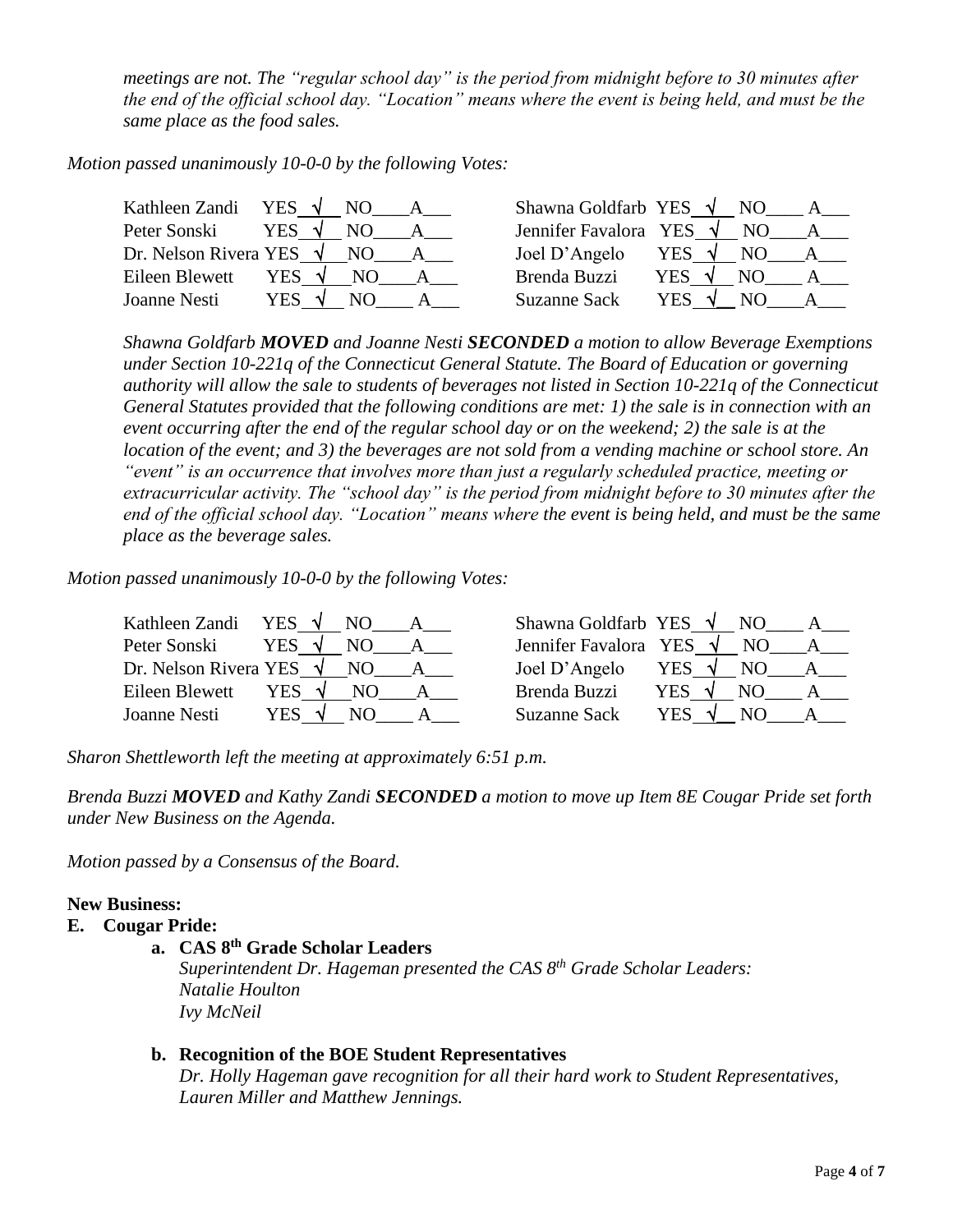# **B. Instructional Technology Investment Presentation**

*Heather Rigatti updated the Board. Jennifer Beermuender updated the Board. John Mercier updated the Board. Principal Donna Hayward updated the Board.*

*The Board had further discussion about purchasing more laptops in case student enrollment increases or accidental damage occurs, use of protective sleeves with the laptop, Teacher Software, Warranty, future use of Computer Labs and signature of parents' acceptance of computer. In addition, Board Chair, Sack, raised her concerns about putting this Agenda item on the table to vote as it stands now when it was new information to the public tonight. A motion was brought to the table.*

*Joel D'Angelo MOVED and Shawna Goldfarb SECONDED a motion to approve the 1:1 Technology Investment as presented with an additional \$295,002 out of the 19-20 Budget.*

*Motion passed 7-3-0 by the following Votes:*

| Kathleen Zandi                  | YES $\sqrt{ }$<br>NO. | Shawna Goldfarb   | YES $\sqrt{ }$ |
|---------------------------------|-----------------------|-------------------|----------------|
| Peter Sonski                    | YES<br>NO.            | Jennifer Favalora | YES            |
| Dr. Nelson Rivera YES $\sqrt{}$ | NO.                   | Joel D'Angelo     | YES<br>NΟ      |
| Eileen Blewett                  | YES                   | Joanne Nesti      | YES<br>NO.     |
| Brenda Buzzi                    | YES                   | Suzanne Sack      | <b>YES</b>     |

# **C. New District Website and New Financial Software Platform**

 *Superintendent Dr. Hageman updated the Board. John Mercier updated the Board.*

*Peter Sonski MOVED and Eileen Blewett SECONDED a motion to approve the \$117,000 as outlined out of the 19-20 Budgetary dollars in order to make an investment in both the New District Website and Financial Software Platform.*

*Motion passed unanimously 10-0-0 by the following Votes:*

| YES $\sqrt{ }$<br>Kathleen Zandi<br>NO  | YES $\sqrt{ }$<br>Shawna Goldfarb |
|-----------------------------------------|-----------------------------------|
| Peter Sonski                            | YES $\sqrt{ }$                    |
| YES √                                   | Jennifer Favalora                 |
| NO.                                     | NO.                               |
| Dr. Nelson Rivera YES $\sqrt{}$         | Joel D'Angelo                     |
| NO.                                     | <b>YES</b>                        |
| Eileen Blewett<br>YES $\sqrt{ }$<br>NO. | Joanne Nesti<br>YES.              |
| Brenda Buzzi                            | <b>Suzanne Sack</b>               |
| <b>YES</b>                              | YES                               |

# **D. Graduation Ceremony Date in August:**

 *Superintendent Dr. Hageman updated the Board.*

*The Board gave Consensus to hold the in-person Graduation Ceremony on August 14, 2020.*

# **F. 2020-21 Budget Update**

*Board Chair, Sack, updated the Board. The Joint meeting with the Towns of Haddam and Killingworth is set for tomorrow, May 20, 2020.*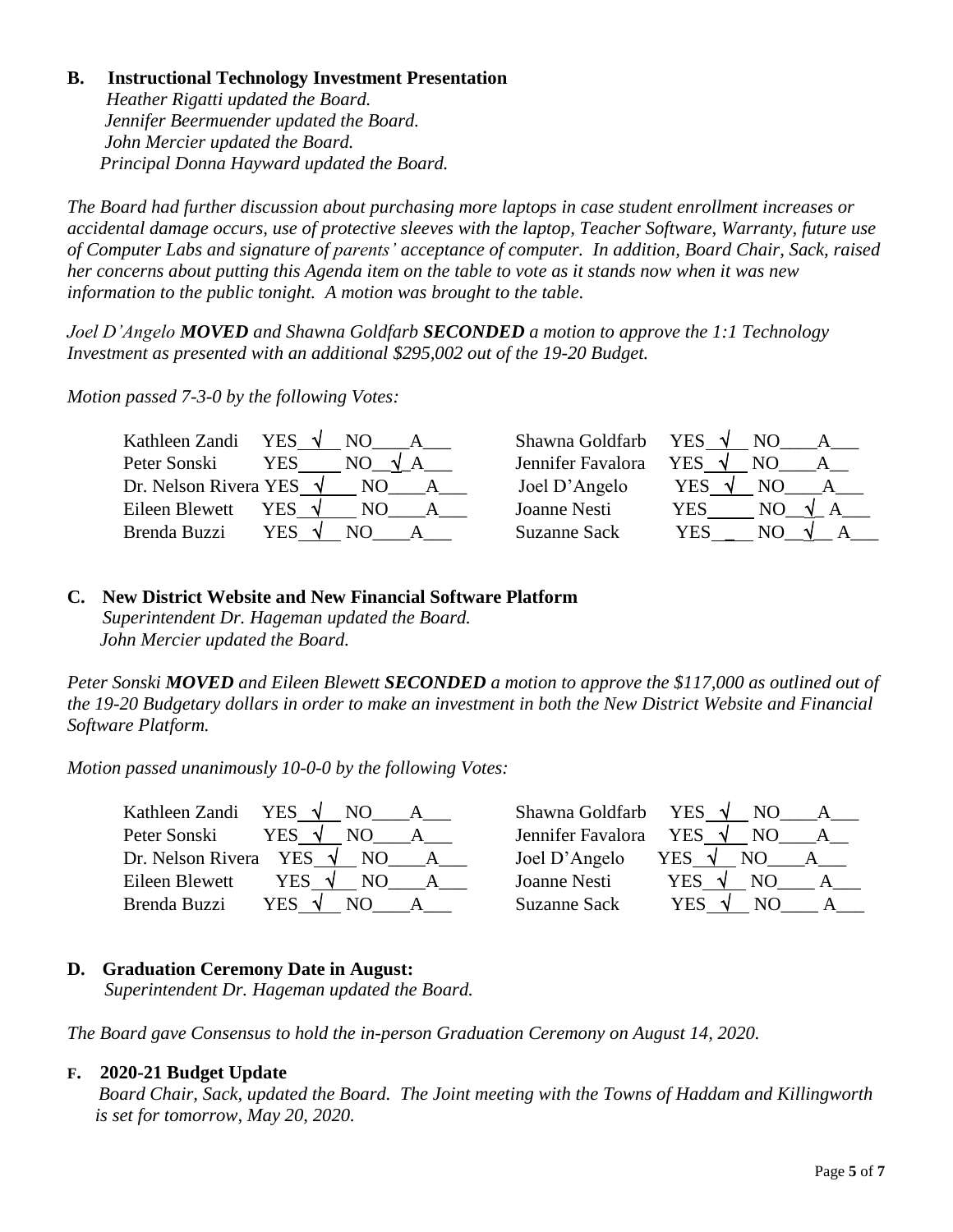# **G. Asset Removal: District Vehicle to be Sold to Killingworth Garage**

 *John Mercier updated the Board.*

*Peter Sonski MOVED and Eileen Blewett SECONDED a motion to approve the Asset Removal: District Vehicle to be Sold to the Killingworth Garage as presented.*

*Motion passed unanimously 10-0-0 by the following Votes:*

| YES $\sqrt{ }$<br>Kathleen Zandi<br>NO | Shawna Goldfarb     | YES $\sqrt{ }$<br>NO.           |
|----------------------------------------|---------------------|---------------------------------|
| Peter Sonski<br>YES $\sqrt{ }$<br>NO.  | Jennifer Favalora   | <b>YES</b><br>NO.<br>$\sqrt{ }$ |
| Dr. Nelson Rivera YES $\sqrt{}$<br>NO. | Joel D'Angelo       | YES<br>NO.                      |
| Eileen Blewett<br>YES $\sqrt{ }$<br>NΩ | Joanne Nesti        | YES.<br>NO.                     |
| Brenda Buzzi<br>YES.                   | <b>Suzanne Sack</b> | YES                             |

#### **Consent Agenda:**

*The donations on the Consent Agenda are made to the school system as a whole, and the Superintendent may direct any monies to specific schools or programs at her discretion.*

- A. Acceptance of a donation in the amount of \$2.80 from Box Tops for Education to be deposited into the Student Activity Fund. Submitted by Brienne Whidden, Principal of Burr Elementary School.
- B. Acceptance of a donation in the amount of \$67.50 from Box Tops for Education to be deposited into the Student Activity Fund. Submitted by Brienne Whidden, Principal of Burr Elementary School.
- C. Acceptance of a donation in the amount of \$1,000 from Connecticut Street Rod Assoc., Inc. to be deposited in the Elecothron Grant Account for the Elecothron Car.
- D. Acceptance of a donation in the amount of \$200 from Carol M. Cieslukowski to be used for camperships for students in need at the end of this school year and to be deposited into the Student Activity Fund – Bill C Scholarship Fund. Submitted by Dennis J. Reed, Principal Killingworth Elementary School.

# *Brenda Buzzi MOVED and Kathy Zandi SECONDED a motion to approve Consent Items A-D as presented with gratitude.*

*Motion passed unanimously 10-0-0 by the following Votes:*

| YES $\sqrt{ }$<br>Kathleen Zandi<br>NO. | YES $\sqrt{ }$<br>Shawna Goldfarb |  |
|-----------------------------------------|-----------------------------------|--|
| Peter Sonski<br>YES                     | Jennifer Favalora<br>YES V<br>NO  |  |
| Dr. Nelson Rivera<br>YES<br>NO.         | Joel D'Angelo<br>YES              |  |
| Eileen Blewett<br>YES.<br>N()           | Joanne Nesti<br>YES               |  |
| Brenda Buzzi<br><b>YES</b>              | <b>Suzanne Sack</b><br>YES        |  |

# **From the Superintendent:**

**A. Legislative Update** *No Report.*

# **B.** *Personnel Report*

*Dr. Holly Hageman advised that the Personnel Report has been provided in the BOE Packet. She stated if anyone had any questions on the report, please feel free to contact her.*